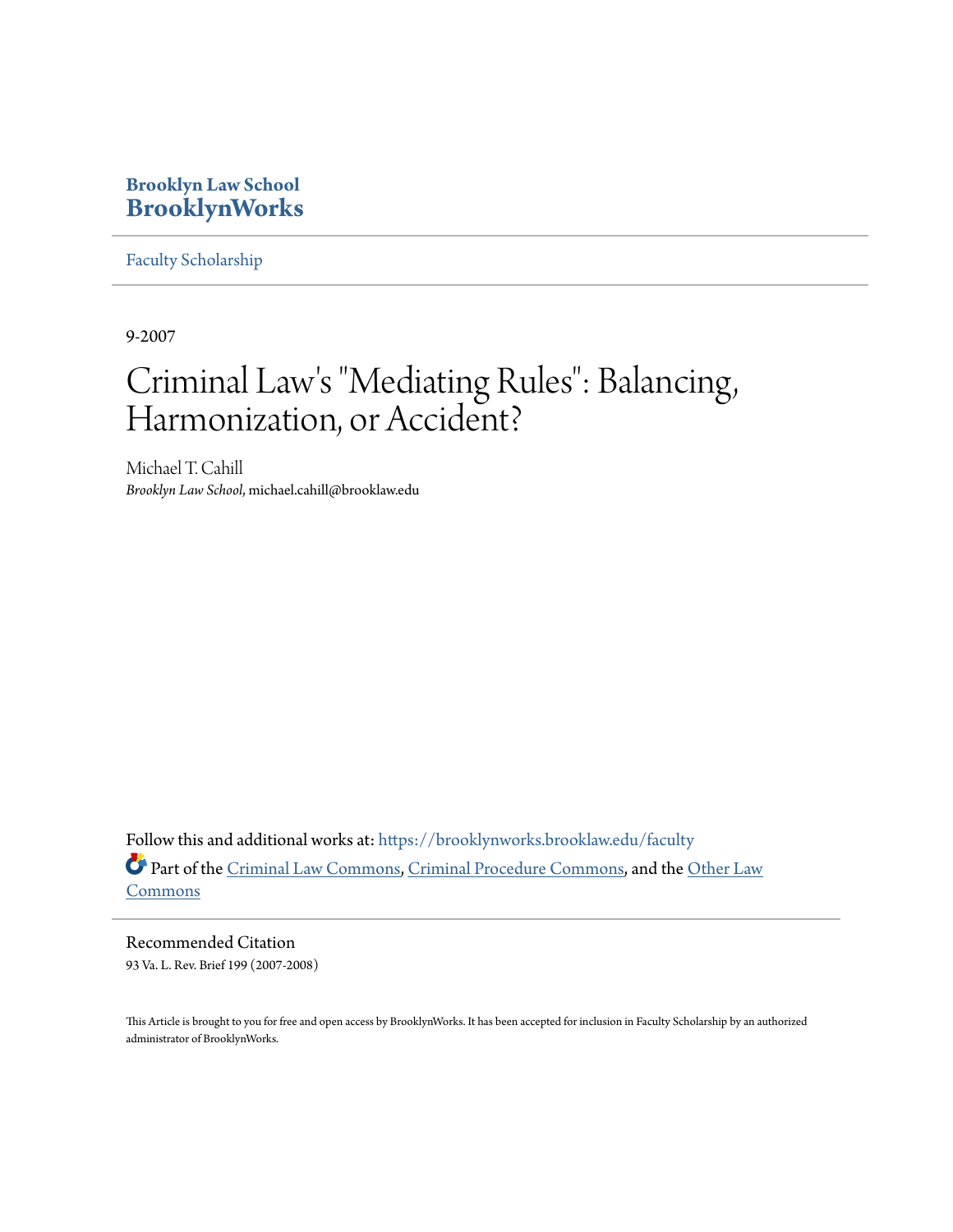## **VIRGINIA LAW REVIEW** *IN BRIEF*

VOLUME 93 SEPTEMBER 24,2007 PAGES 199-205

#### *RESPONSE*

CRIMINAL LAW'S "MEDIATING RULES": BALANCING, HARMONIZATION, OR ACCIDENT?

*Michael T. Cahill\**

**B** efore offering a few thoughts about Professors Richard Bierschbach and Alex Stein's "Mediating Rules in Criminal Law," I would like to highlight just two of the several significant contributions it makes to the criminal law literature.' First, it both spotlights and combats the tendency of theoretical work in criminal law, particularly work in the retributivist camp, to focus on certain criminal justice issues at the expense of others. Such work typically orients itself toward (admittedly crucial) questions about the proper justification, scope, and amount of punishment in the abstract, while giving significantly less consideration to the various institutional and procedural aspects of any concrete system of imposing such punishment. Even if the substantive punishment rules were perfect, their implementation in any real world scheme would involve compromises, if not outright distortions. Too little attention is paid to

199

**<sup>\*</sup>** Associate Professor, Brooklyn Law School. I thank Edward Cheng and Nelson Tebbe for their feedback on an earlier draft of this Response. I also thank Brooklyn Law School and Dean Joan Wexler for providing support for my research.

Please direct comments, questions, or other responses to michael.cahill@ brooklaw.edu.

This essay is a response to Richard A. Bierschbach & Alex Stein, Mediating Rules in Criminal Law, 93 Va. L. Rev. 1197 (2007).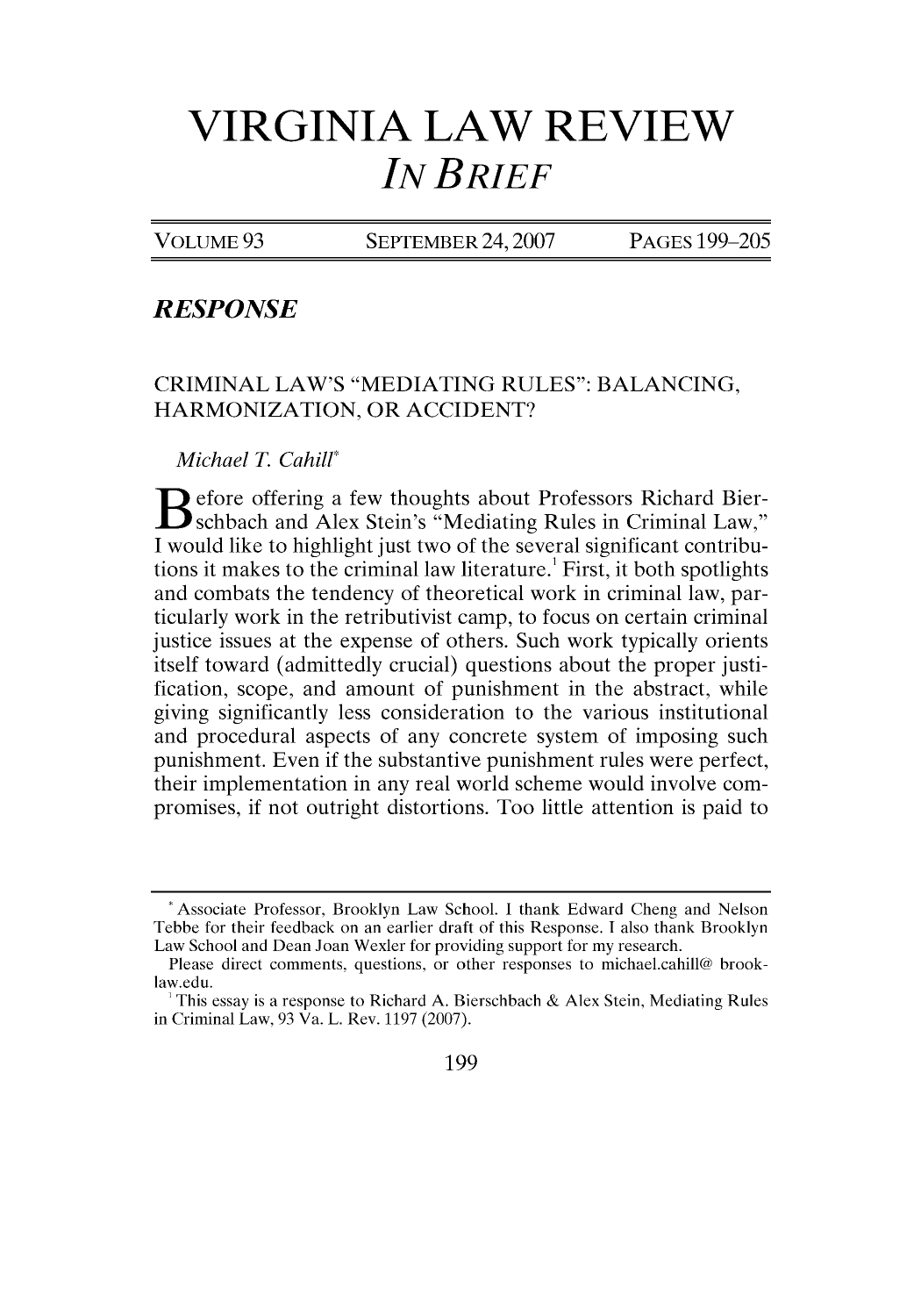the translation of principle into practice, and Bierschbach and Stein's article is a welcome effort to bridge that gap.<sup>2</sup>

A second and related strength of the article is that by widening the scope of analysis, it expands the sense of what tools can be used, singly or in combination, to achieve fundamental criminal justice goals. Noting the dynamic interaction between substance and evidentiary rules might facilitate the proactive use of what they call "mediation" as an alternative, as well as perhaps subtler or more nuanced means of advancing substantive goals. For example, all too often the perceived "solution" to the problem of an offense being—or seeming—underinclusive (in either deterrent or desertbased terms) is simply to enact another offense designed to make up the shortfall. That method of remedying the problem, however, can itself introduce new problems of application, interpretation, and possible excessiveness in the scope or amount of punishment. More broadly, it is unavoidably difficult—and perhaps impossible as to some questions—to craft substantive rules of general application that will perfectly capture all the cases suitable for punishment and no others. How nice it is, then, to recognize the option of tailoring evidentiary rules in ways that might correct for some of the excesses or shortcomings of the rules in specific cases, thereby overcoming some of the inevitable inadequacies of law or language. Notably, the possible benefits of such tailoring are not limited to its potential to mediate between deterrence and desert (the article's focus). Rather, it also might improve the system's ability to advance either of those goals in isolation—perhaps to "mediate" between the dictates of desert or deterrence in an ideal world and the budgetary or fact-gathering limitations of the real one.

Interestingly, Bierschbach and Stein do not highlight the possible benefits of deliberately manipulating evidence rules to improve

<sup>&</sup>lt;sup>2</sup> This is not to say that these matters have been ignored entirely. Several observers have written about the tradeoffs and sacrifices involved in the practical pursuit of substantive punishment goals, and specifically retributive goals. Some of my own work addresses these issues, and discusses other work that does as well. See Paul H. Robinson & Michael T. Cahill, Law Without Justice (2006) (discussing conflicts between retributive goals and other principled and practical goals of the criminal justice system); Michael T. Cahill, Real Retribution, 85 Wash. U. L. Rev. (forthcoming 2008) (discussing options for pursuing retributive goals where enforcement is subject to practical constraints).

See Michael T. Cahill, Attempt, Reckless Homicide, and the Design of Criminal Law, 78 U. Colo. L. Rev. 879, 936-38, 952-55 (2007).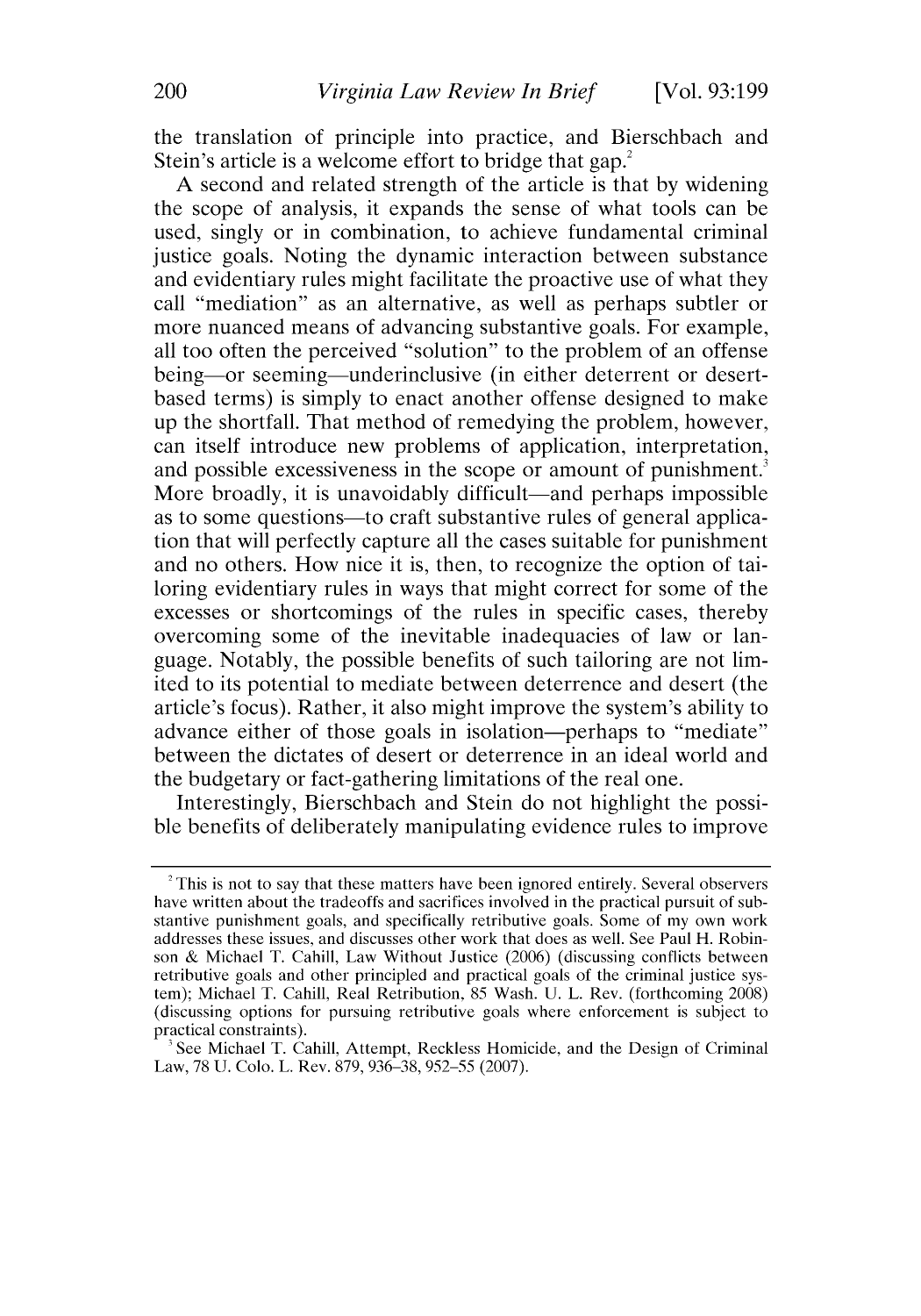substantive outcomes (whether the "improvement" is in terms of desert, deterrence, or the kind of balancing of the two that they discuss). Even the article's normative support for mediating rules does not quite advocate their adoption for any specific situation or even as a general rule, but largely focuses on their possible justification *given that they exist already*. If there were no such rules—if both substantive criminal law and the rules of evidence were thoroughly designed, and even coordinated, to maximize just one goal, whether desert or deterrence—the normative case for mediating rules as promoting liberalism or consensus-building would fall flat, for then such rules would be forcing a compromise between one goal everybody seems to like and another nobody seems to want. In other words, Bierschbach and Stein can assert the value of mediating rules in promoting consensus because they operate from the premise that there is otherwise social dissensus (either on the whole, or as to specific issues) as to which substantive goal is appropriate: a premise supported, it seems, by the observed fact of mediation itself. Thus the evident multiplicity of purposes within and between the *existing* formulations of substantive and evidentiary rules, rather than the inherent desirability of having multiple purposes, is what underlies Bierschbach and Stein's normative case.

The authors' ambivalent—or really unstated—stance toward the desirability of consciously developing more mediating rules is in keeping with their general silence about whether existing mediating rules are a result of some conscious decision. The authors observe that some rules have the effect of mediating between desert and deterrence, but do not explain where those rules come from, or whether their mediating tendencies are the product of choice or chance. The article's account is ahistorical, providing a snapshot view of rules as they appear and interrelate at the present moment, but not detailing which of the related rules came first or whether the later rule was meant to respond or relate to the earlier one in the way it actually does. I point this out not as a criticism— Bierschbach and Stein's identification of this apparent phenomenon is plenty interesting even if they are not able to explain how it works-so much as a question, or suggestion of a possible area of future investigation. Regardless of how mediating rules might develop, it is useful to note that the relationship between substantive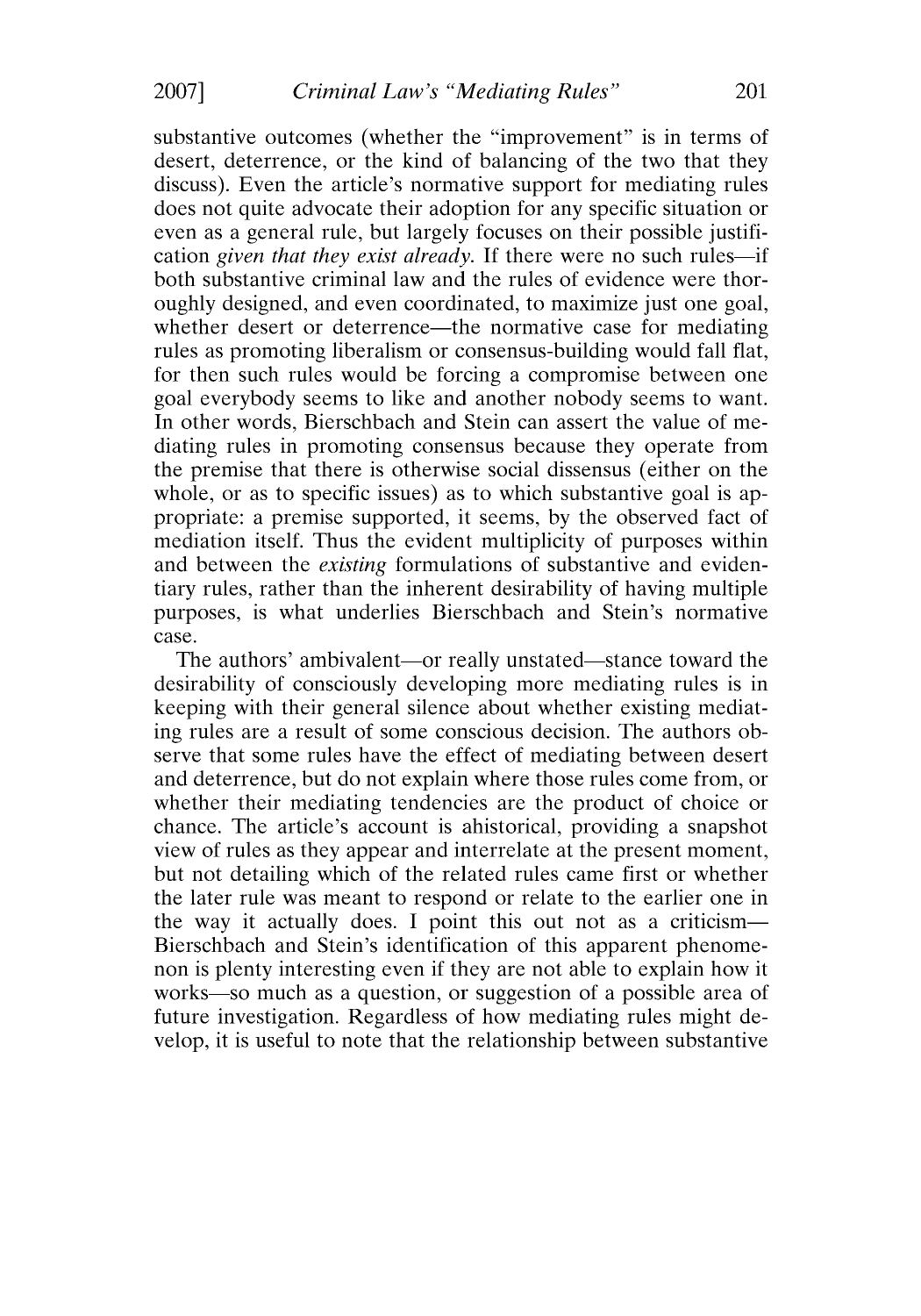rules and evidentiary rules is, or can be, dynamic, so that changes in one might lead to responses, adjustments, or corrections from the other. Exploring how this process works, or should work, might be a fruitful area for further study, either from these authors or others.

I have two other reactions to share in this brief Response, both of which relate to questions the article raises for me about its own scope and implications. First, it would seem that other kinds of procedural rules might perform a similar mediating function to the evidentiary rules Bierschbach and Stein discuss. To take just one category of such rules, decisionmaking authority for different issues or elements in a criminal case may be allocated to the judge or to the jury. For example, the judge rather than the jury is sometimes responsible for determining whether a defendant should receive an entrapment defense, $\frac{4}{3}$  or for determining whether a false statement is material for purposes of perjury.<sup>5</sup> More generally, and more controversially of late, issues may be allocated to the jury as elements of the offense or reserved for the judge to decide, perhaps with a reduced evidentiary burden, at sentencing. It is possible that judges and juries differ in terms of their inclination, or capacity, to apply desert-based versus deterrence-based considerations in making their decisions. As experts and repeat players, judges might be able to weigh the complex empirical information necessary to pursue a utilitarian strategy. On the other hand, lay juries might be better situated to make moral judgments of blameworthiness. It may be worth considering whether the law does, or should, allocate authority to judges and juries based on their tendencies or strengths, either as a way to further a single substantive goal or to "mediate" an overemphasis on one goal by taking account of another.'

Second, the article seems reticent, perhaps wisely so, about whether mediation is a zero-sum game. One version of its account is that when one goal, desert or deterrence, "loses" to the other at

<sup>&#</sup>x27;See, e.g., Model Penal Code § 2.13(2) (1962).

 $<sup>5</sup>$  In other words, the materiality question is categorized as an issue of law rather</sup> than an issue of fact. See, e.g., Model Penal Code § 241.1(2).

<sup>&#</sup>x27;For a discussion of the relative decisionmaking strengths of judges and juries, as well as other institutional players such as legislatures and sentencing commissions, see Paul H. Robinson & Barbara A. Spellman, Sentencing Decisions: Matching the Decisionmaker to the Decision Nature, 105 Colum. L. Rev. 1124 (2005).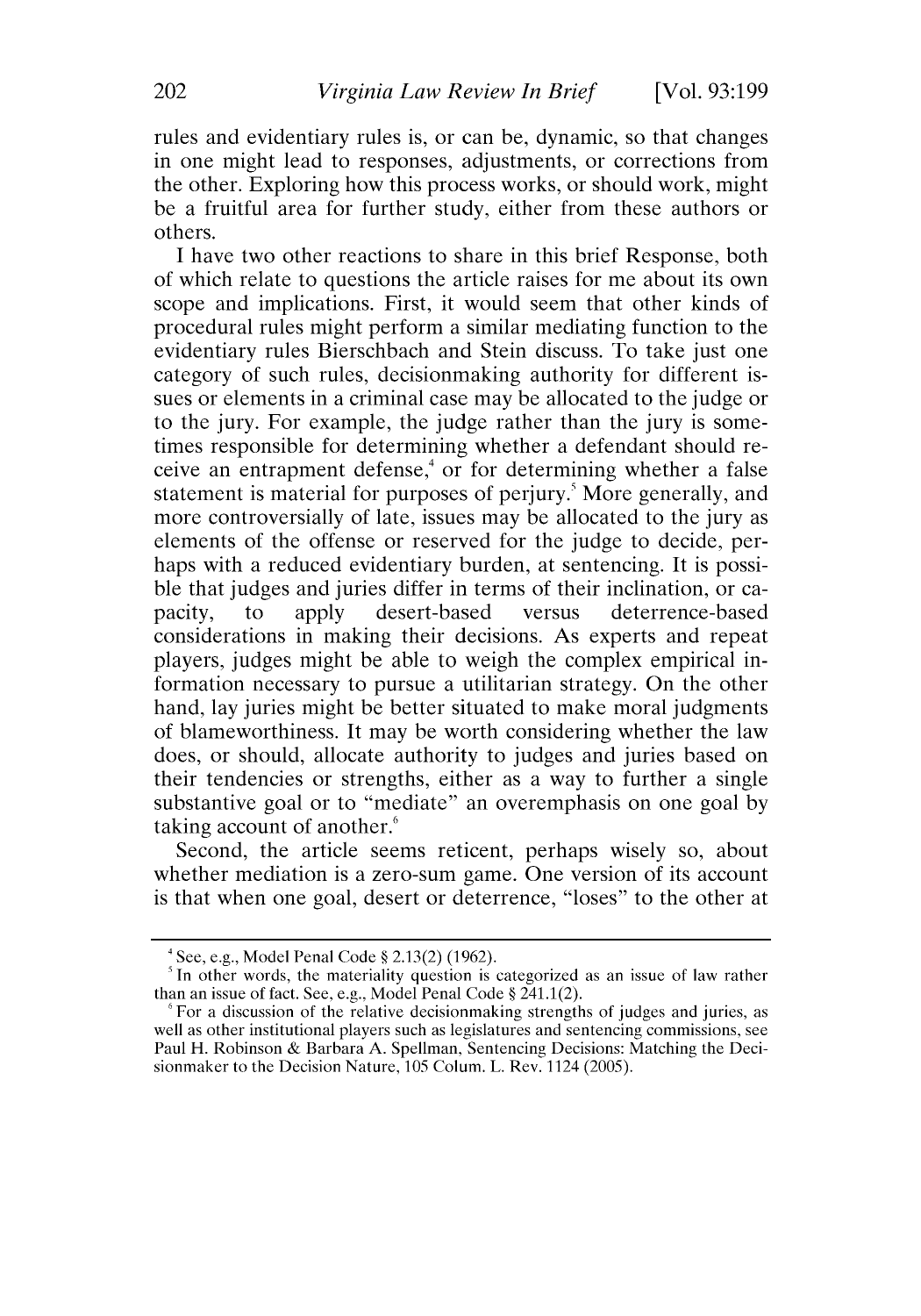the substantive-rule level, it might (or even is likely to?) "win" at the evidentiary-rule level, thereby somehow breaking even. This is obviously better from the perspective of that goal than if it had lost both times, but it's also worse from the perspective of the other goal than if that goal had won both times. Or is it? Another interpretation is that the mediation process, instead of involving I-winyou-lose tradeoffs or compromises, can lead to rule combinations that reconcile or harmonize both goals, accomplishing *both* desert and deterrence better than an alternative combination.<sup>7</sup> In other words, it probably does not matter simply *that* mediation occurs, but also *how* the mediation occurs. For some issues, "offsetting" a deterrence-based substantive rule with a desert-based evidentiary rule might skew the overall balance in one direction (or it might achieve both goals less well) relative to a mediation process that pairs the goals with the rules in the opposite way.

Considering the matter at the broadest level—even assuming that mediation is desirable or inevitable—there are three basic ways mediation might be achieved: (1) adopting consistently retributivist criminal rules balanced by consistently utilitarian evidence rules; (2) adopting consistently utilitarian criminal rules balanced by consistently retributivist evidence rules; or (3) having both retributivist and utilitarian strands in both the substantive and evidentiary law, with each mediating the other where necessary, in piecemeal fashion, rather than across the board. The last option is reflected in existing law, as Bierschbach and Stein describe it. Is that the best of the three options, either from a neutral perspective (meaning one that favors neither desert nor deterrence in the abstract) or from the perspective of either goal considered separately? Given the choice, and forced to acknowledge that one set of rules will mediate the other, would a diehard retributivist choose to control all the criminal law, all the evidence law, or some of each? Would a diehard utilitarian give the same response? Some

**<sup>7</sup>**It is worth noting here that a number of the rules Bierschbach and Stein discuss, whether substantive or evidentiary, might be overdetermined in the sense that they might advance, or be justified by, both desert and deterrence goals simultaneously. Pursuing desert is one good way—perhaps the best way—to promote deterrence also. See Robinson & Cahill, supra note 2, at 21–23, 118–19, 127–30; Paul H. Robinson & John M. Darley, The Utility of Desert, 91 Nw. U. L. Rev. 453 (1997). Similarly, a good way to deter future violations is to punish those who have committed past violations-that is, those who deserve punishment.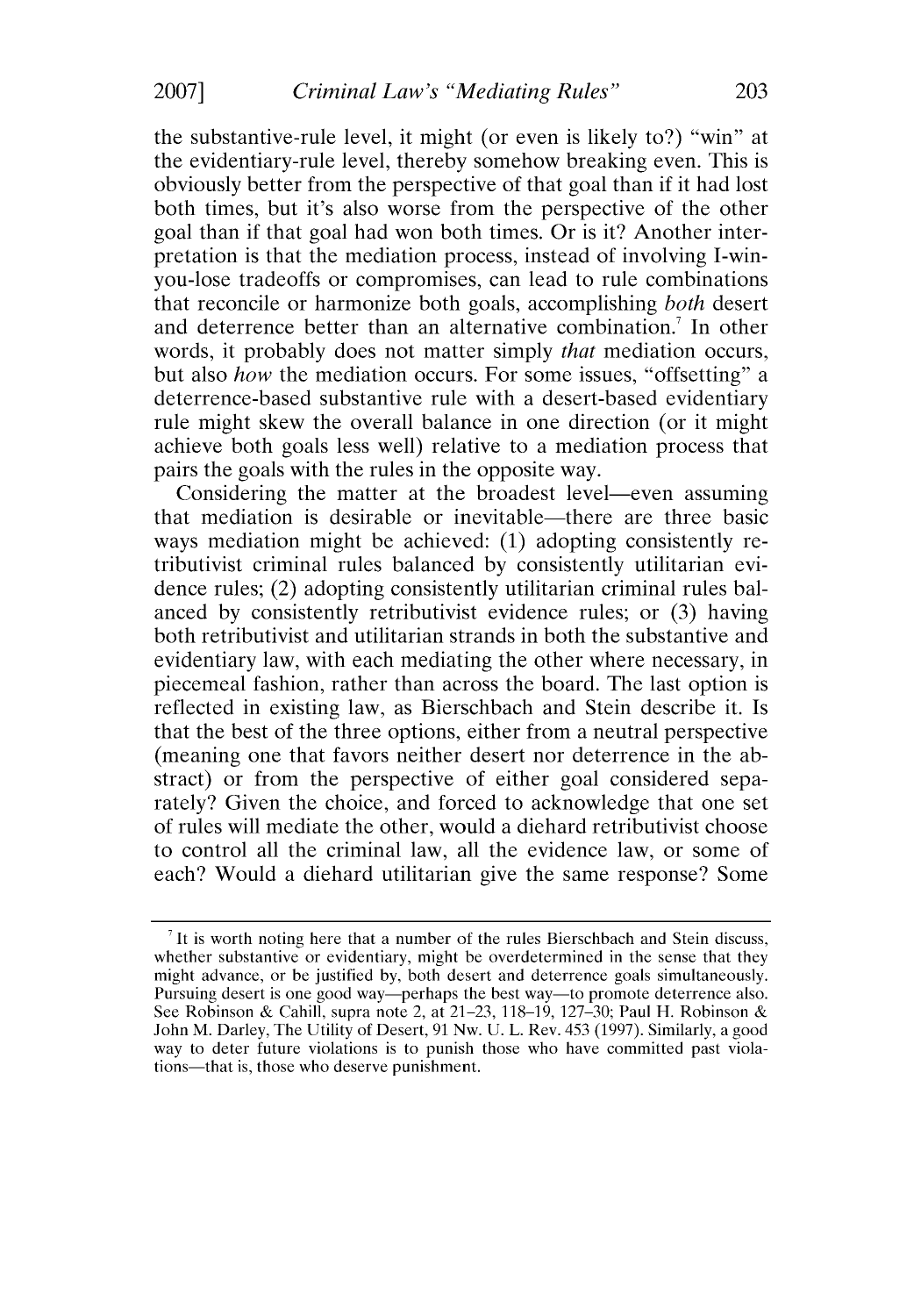have suggested that the best possible system is one that adopts a utilitarian strategy overall, but applies desert principles in individual cases.' On the other hand, as Bierschbach and Stein note, the retributivist agenda tends to focus on substantive rather than procedural law and might be quite reluctant to let utilitarians have control over the substantive rules.<sup>9</sup> In any case, it might be interesting to consider whether differing distributions of desert-based or deterrence-based rules as between substantive and procedural law would seem more or less palatable, appropriate, or effective, whatever one's underlying principled commitments may be.

I find Bierschbach and Stein's piece helpful and provocative in its willingness to break down (or at least knock a hole in) the wall between substantive and procedural (specifically evidentiary) law-a wall my colleague Professor Edward Cheng is more committed to keeping up than I am, which is probably in keeping with the fact that he thinks more about evidence law and I think more about substantive criminal law.<sup>10</sup> Just as interesting, however, is Bierschbach and Stein's interest in breaking down a wall within the substantive law itself, separating utilitarians from retributivists. There seems to be a modern trend in the direction of finding commonalities between these theories or ways to pursue both of them, either by claiming that a desert-based scheme will promote deterrence;<sup>"</sup> or by defending a consequentialist version of retributivism that might more easily coexist with deterrence in a broadly consequentialist scheme; $^{12}$  or by giving each theory its own sphere of influence within the criminal justice system as a whole.<sup>13</sup> "Mediating" Rules in Criminal Law" is perhaps less optimistic than these other

See sources cited supra note 7.

<sup>&</sup>lt;sup>8</sup> See H.L.A. Hart, Punishment and Responsibility: Essays in the Philosophy of Law **3-13** (1968) (identifying utilitarian considerations as a "general justifying aim" for criminal law, but also finding retributive considerations relevant to "distribution" of punishment, that is, decisions about which individuals to punish); John Rawls, Two Concepts of Rules, 64 Phil. Rev. 3 (1955) (asserting that utilitarian concerns justify the existence of institutions of punishment, whereas retributive concerns should guide application of punishment in particular cases).

See Bierschbach & Stein, supra note 1, at  $1205-06$ .

**<sup>&</sup>quot;** See Edward K. Cheng, The Perils of Evidentiary Manipulation, 93 Va. L. Rev. In Brief 191 (2007), http://www.virginialawreview.org/inbrief/2007/09/24/cheng.pdf.

<sup>&</sup>lt;sup>12</sup> See Cahill, supra note 2.

<sup>&</sup>lt;sup>13</sup> See sources cited supra note 8; John Bronsteen, Retribution's Role (Aug. 14, 2007), available at http://papers.ssrn.com/sol3/papers.cfm?abstract-id=1007091.